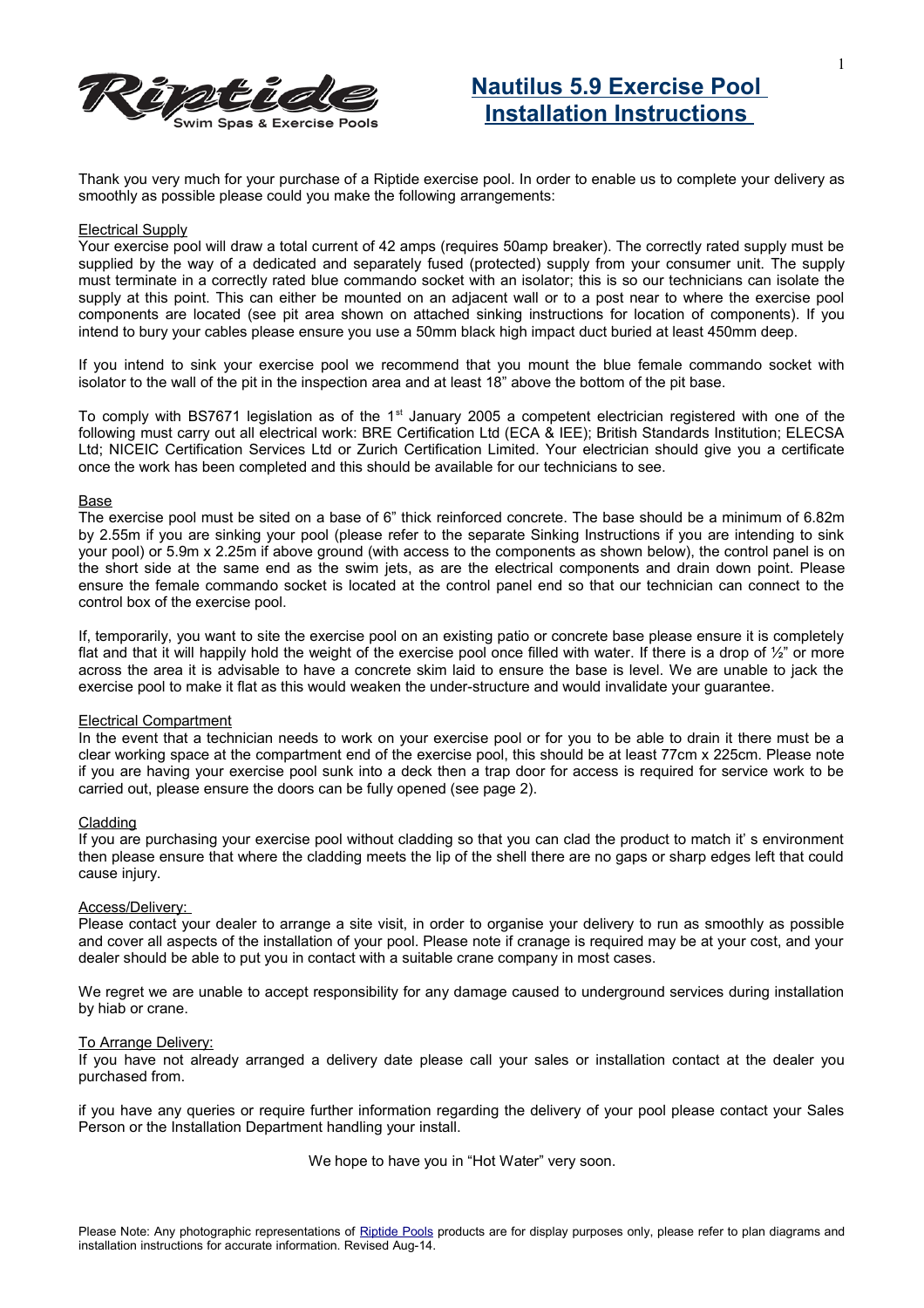# **Instructions and Advice for Sinking Riptide Nautilus 5.9 Exercise Pool Into Gardens and Decks**

### **If you intend to sink or semi sink your exercise pool please read the following carefully.**

When digging your hole, you will need to allow a gap for airflow and tolerance of natural bowing from water volume when filled.



Minimum space requirements. In this configuration, rear mount speakers and water edge lights are not serviceable therefore should not be fitted



Optimal space requirements.

For **minimum** pit size, please allow 150mm gap on all four sides of your pool, with a further 170mm extension (770mm total) at the inspection pit end where the components will need to be accessed. In a pit of this size, rear mounted speakers and water edge lights will not be serviceable and therefore cannot be installed.

For **optimal** pit size, please allow 600mm gap on all four sides of your pool, with a further 170mm extension (770mm total) at the inspection pit end where the components will need to be accessed.

2

Please Note: Any photographic representations of [Riptide Pools](http://www.riptidepools.co/) products are for display purposes only, please refer to plan diagrams and installation instructions for accurate information. Revised Aug-14.